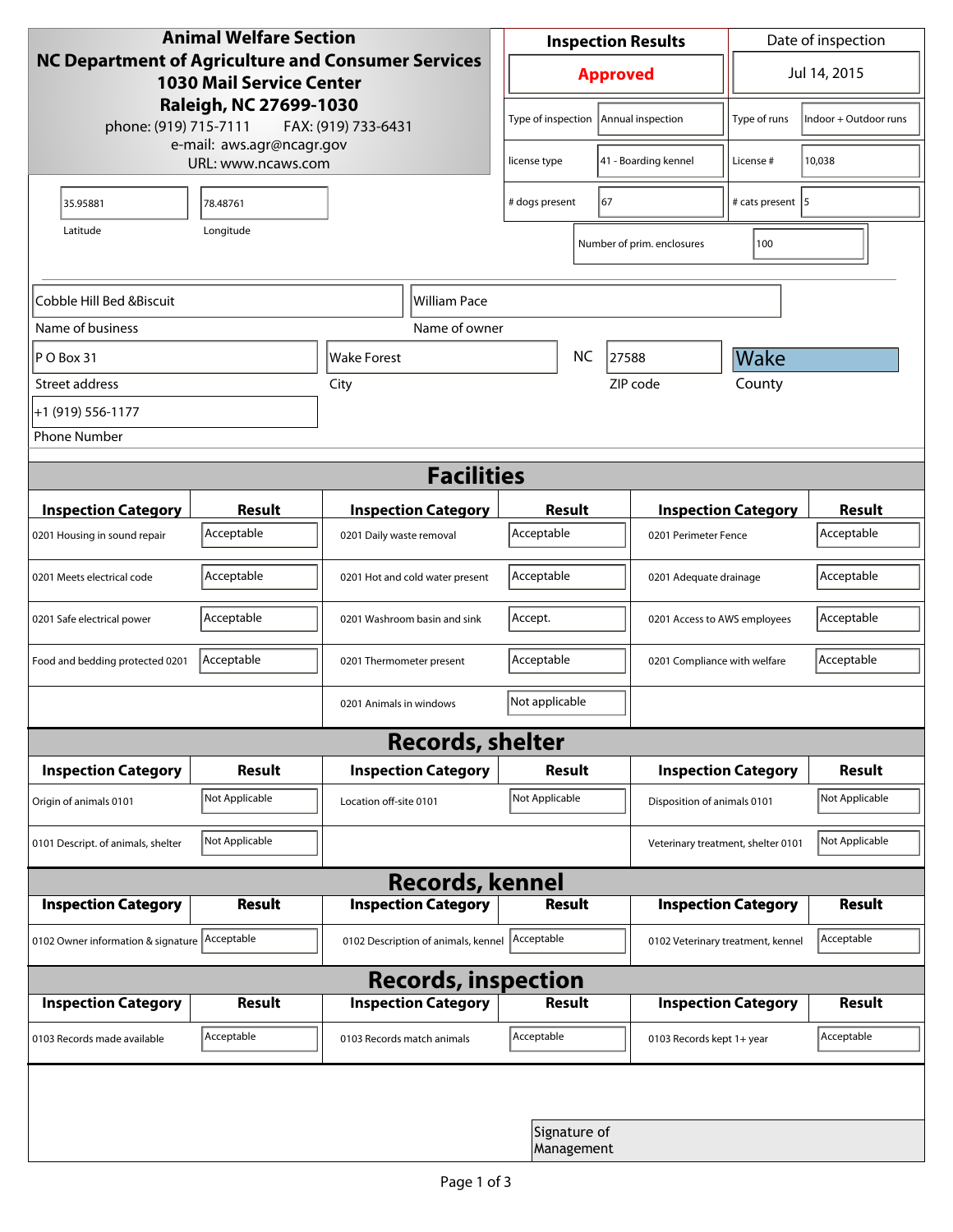| <b>Animal Welfare Section, NCDA&amp;CS</b> |                |                                                             | <b>Inspection Results</b>  |                                     | Date of inspection |                |  |  |  |
|--------------------------------------------|----------------|-------------------------------------------------------------|----------------------------|-------------------------------------|--------------------|----------------|--|--|--|
| Inspection Report, continued               |                |                                                             | <b>Approved</b>            |                                     | Jul 14, 2015       |                |  |  |  |
|                                            |                |                                                             |                            | <b>NC</b>                           |                    |                |  |  |  |
| Cobble Hill Bed & Biscuit                  |                | <b>William Pace</b>                                         |                            | <b>Wake Forest</b>                  |                    |                |  |  |  |
| <b>Indoor facilities</b>                   |                |                                                             |                            |                                     |                    |                |  |  |  |
| <b>Inspection Category</b>                 | Result         | <b>Inspection Category</b>                                  | Result                     | <b>Inspection Category</b>          |                    | <b>Result</b>  |  |  |  |
| 0202 Ambient temperature, indoor           | Acceptable     | 0202 Ventilation, indoor                                    | Acceptable                 | Acceptable<br>0202 Lighting, indoor |                    |                |  |  |  |
| 0202 Imperv./Sanitary surf., indoor        | Acceptable     | 0202 Drainage, indoor                                       | Acceptable                 |                                     |                    |                |  |  |  |
| <b>Outdoor facilities</b>                  |                |                                                             |                            |                                     |                    |                |  |  |  |
| <b>Inspection Category</b>                 | Result         | <b>Inspection Category</b>                                  | Result                     | <b>Inspection Category</b>          |                    | <b>Result</b>  |  |  |  |
| 0203 Impervious surfaces, outdoor          | Acceptable     | 0203 Housing, 1 per animal                                  | Acceptable                 | 0203 Protection from elements       |                    | Acceptable     |  |  |  |
| 0203 Owner advised, outdoor                | Acceptable     | 0203 Drainage, outdoor                                      | Acceptable                 |                                     |                    |                |  |  |  |
| <b>Primary enclosures</b>                  |                |                                                             |                            |                                     |                    |                |  |  |  |
| <b>Inspection Category</b>                 | Result         | <b>Inspection Category</b>                                  | Result                     | <b>Inspection Category</b>          |                    | Result         |  |  |  |
| 0204 Drainage prev. cross contam.          | Acceptable     | 0204 Fence height >= 5 feet                                 | Acceptable                 | 0204 1:10 ratio, person: human      |                    | Acceptable     |  |  |  |
| 0204 Surf. impervious to moisture          | Acceptable     | 0204 Enclosure is escape proof                              | Acceptable                 | 0204 Cats, $>=$ 4 sq. ft. / adult   |                    | Acceptable     |  |  |  |
| 0204 Prevent contact with wood             | Not Acceptable | 0204 Solid resting surface                                  | Acceptable                 | 0204 Cats, $<= 12$ / enclosure      |                    | Acceptable     |  |  |  |
| 0204 Enclosures in sound repair            | Acceptable     | 0204 Cats, raised resting surface                           | Acceptable                 | 0204 Cats, 1 litter pan / 3 adults  |                    | Acceptable     |  |  |  |
| 0204 Size of enclosure                     | Acceptable     | 0204 Dogs, supervision if > 4                               | Acceptable                 |                                     |                    |                |  |  |  |
| <b>Feeding</b>                             |                |                                                             |                            |                                     |                    |                |  |  |  |
| <b>Inspection Category</b>                 | <b>Result</b>  | <b>Inspection Category</b>                                  | Result                     | <b>Inspection Category</b>          |                    | <b>Result</b>  |  |  |  |
| 0205 Feeding, 1x / day, adult              | Acceptable     | 0205 Feeding, 1 bowl / adult                                | Acceptable                 | 0205 Feeding, commercial food       |                    | Acceptable     |  |  |  |
| 0205 Feeding, bowl in good repair          | Acceptable     | 0205 Feeding, quality food                                  | Acceptable                 | 0205 Feeding, bowl is protected     |                    | Acceptable     |  |  |  |
| 0205 Feeding, 2x / day, young              | Acceptable     |                                                             |                            |                                     |                    |                |  |  |  |
|                                            |                | <b>Watering</b>                                             |                            |                                     |                    |                |  |  |  |
| <b>Inspection Category</b>                 | <b>Result</b>  | <b>Inspection Category</b>                                  | Result                     |                                     |                    |                |  |  |  |
| 0206 Watering, continuous access           | Acceptable     | 0206 Watering, bowl in good repair                          | Acceptable                 |                                     |                    |                |  |  |  |
|                                            |                | <b>Sanitation/Employees/Classification &amp; Separation</b> |                            |                                     |                    |                |  |  |  |
| <b>Inspection Category</b>                 | <b>Result</b>  | <b>Inspection Category</b>                                  | Result                     | <b>Inspection Category</b>          |                    | <b>Result</b>  |  |  |  |
| 0207 Waste removal 2x / day                | Acceptable     | 0207 Grounds overgrown                                      | Acceptable                 | 0207 Young given social interact.   |                    | Not Applicable |  |  |  |
| 0207 Animals removed while clean           | Acceptable     | 0207 Pest Control                                           | Acceptable                 | 0207 Species separated              |                    | Acceptable     |  |  |  |
|                                            |                |                                                             | Signature of<br>Management |                                     |                    |                |  |  |  |